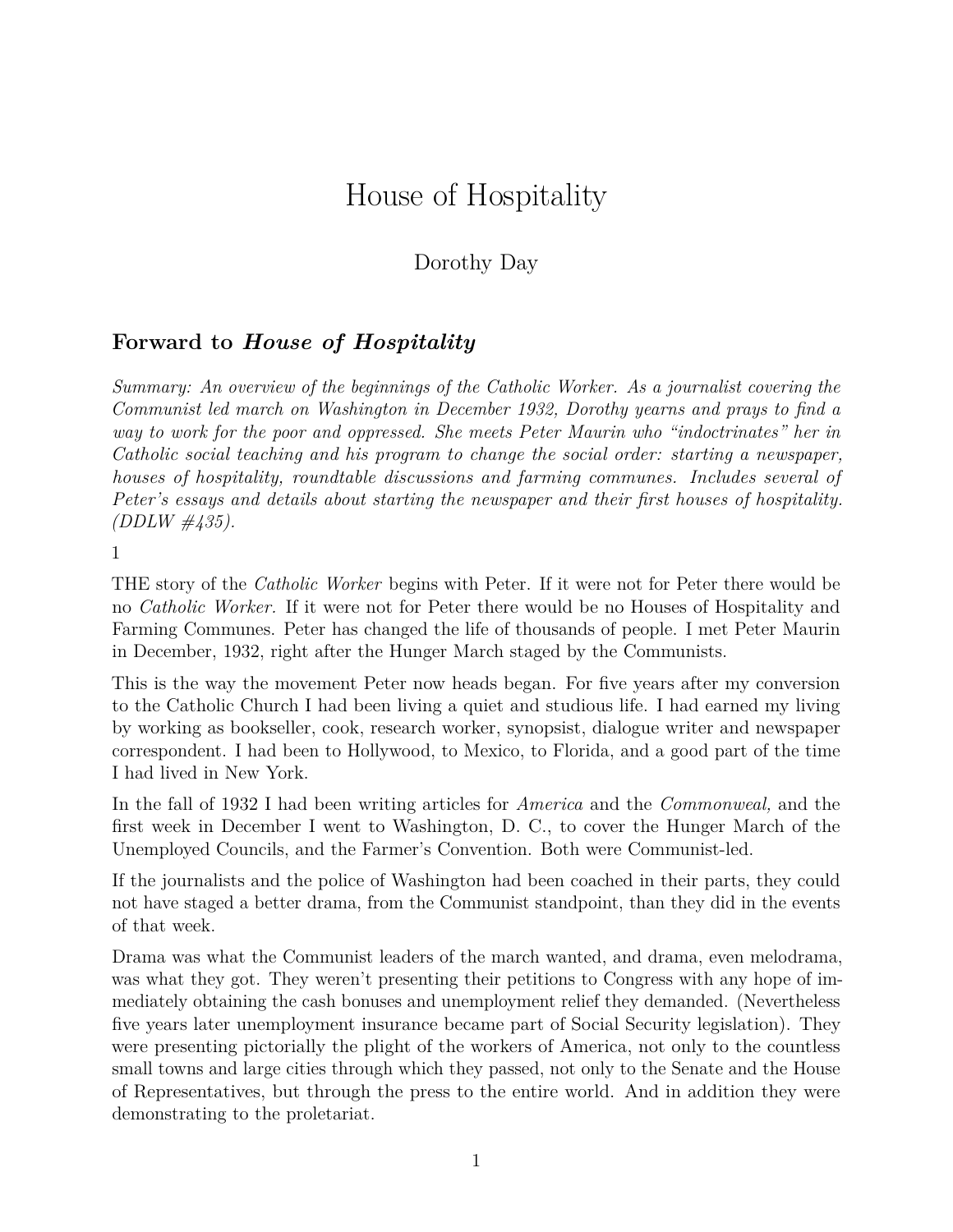They were saying, "Come, submit yourselves to our discipline,–place yourselves in our hands, you unionworkers, you unemployed, and we will show you how a scant 3,000 of you, unarmed, can terrorize authorities and make them submit to at least some of your demands."

It does not matter that the victory won was only that of marching to the Capitol. To those unarmed marchers who for two days and two cold nights in December lived and slept on an asphalt highway with no water, no fires, no sanitary facilities, with the scantiest of food, surrounded by hysteria in the shape of machine guns, tear and nauseous gas bombs, in the hands of a worn and fretted police force, egged on by a bunch of ghouls in the shape of newspaper men and photographers,–to these marchers, the victory was a real one. They had achieved their purpose.

They had dramatized their plight for the workers themselves and given them a taste of power. They might be booed by police, sneered at by the Vice-President, they might be hungry, unshaven, shivering and exhausted, but they felt a sense of power when they saw a whole capital, the center of their country, mobilized against them.

When they had finally gained permission to march, they set out jauntily, defiantly, conscious of victory, though they were escorted through the streets as prisoners, even as they had been prisoners since Sunday, on blockaded New York Avenue, between the government owned hillside and the miles of railway tracks on the other side.

They were victors in that they had forced an unfriendly press to play into their hands and give them headlines and pages of dramatic publicity. They were victors in that they had induced the press to excite the police to a brutal and stupid show of force.

I do not blame the harried police, the firemen, the reserves, even though they cursed and bullied and taunted the marchers as though they were trying to provoke a bloody conflict. I blame the press which for a few ghastly headlines, a few gruesome pictures, was ready to precipitate useless violence towards a group of unemployed human beings who were being used as "Communist tactics," as "shock troops" in the "class struggle."

It is true that the Hunger March was led by Communists. But it is also true that ninety per cent of the marchers were union men and women or unskilled, unorganized workers who were not Communists, but were accepting for the time being, the leadership of the militant Unemployed Councils, affiliated with the Communist party. "No other leaders presented themselves," they argued, "nothing was being done for us. We accepted this leadership and accepted the means offered by them to dramatize our plight."

2

I went through Union Square in New York the week before, just as the Hunger Marchers were getting ready to pull out for Washington. It was sunny but very sharp and cold and the fresh-ploughed sod of the park had a frozen, barren look. About twenty-five trucks were lined up at the north end of the square and a few thousand "comrades" were gathered around to "make a demonstration" and see off their friends, the delegates chosen from the various Unemployed Councils of New York. The march on Washington was organized by the National Committee of these Unemployed Councils, and for the past weeks delegates had been setting out from all over the United States, from California, from Washington, Oregon, and all the Middle Western states.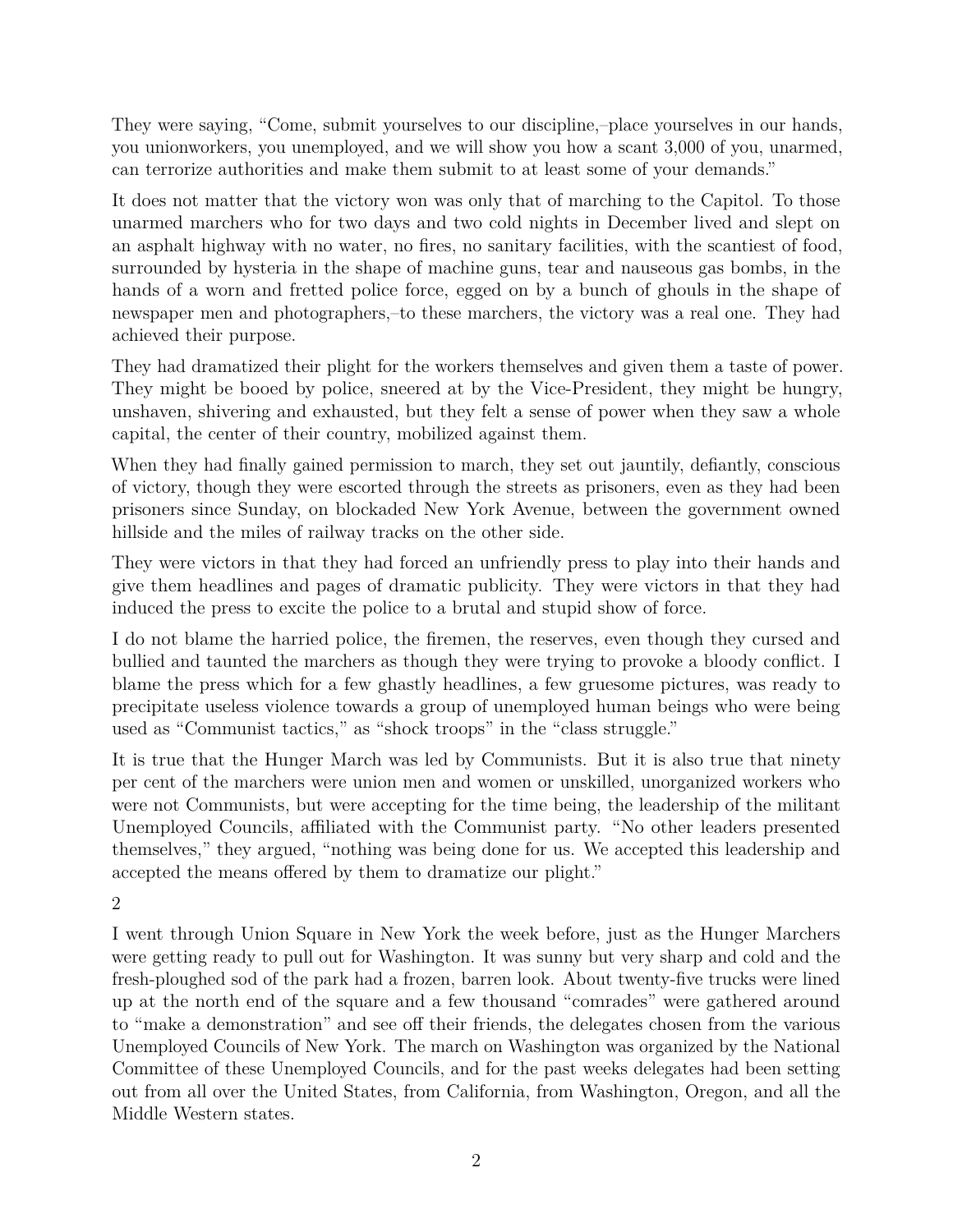Details of the plan of march were given months before in the *Daily Worker,* the Communist newspaper. For the past months collections had been taken up at all Communist meetings to finance the march, and the trucks were hired for \$100 apiece for nine days to take the delegates to Washington and back again. According to the published plan, the delegates were to get to Washington, demonstrating on the way in town and village, parade in Washington, present their petition, and turn about and return to their homes, in the same organized fashion. Discipline was to be maintained, violence was to be avoided, food and lodging were to be requested from the cities en route and from Washington, but all preparations such as the hiring of halls, rooms and food for the delegates were to be made beforehand.

Carl Winter, the secretary of the Unemployed Council of New York, was a mild, serious man of thirty-five or so, said by his companions to be a good organizer and a respected leader. He was a modest man, and refused to be photographed by the newsreel men, urging Anna Burlak, Karl Reeve, and Ben Gold to go before the cameras. Anna Burlak was a tall, blond, handsome girl of twenty-two, one of the leaders of textile workers of New England.

I talked with George Granich, one of the delegates on the march and the pay-off man for the truckmen. George was an old friend of mine. "The New England bunch got in last night," he said, "and they were offered accommodations at the Municipal Lodging House by the city. But to get these accommodations it was necessary to go through all sorts of red tape, and the giving up of one's clothes to be fumigated, so everyone went down to the Manhattan Lyceum and slept wrapped in their blankets on the floor. These delegates are all picked anyway, to with stand hardship on the march. They're a strong bunch and ready to sleep in the trucks if they have to."

An attempt had been made to bar members of the "oppressed races" from the march ("the hundred-percent American police would have had it in for them," Granich said), but the seamen's groups insisted on bringing along Filipino delegates. The marine workers who occupied the first trucks were a colorful group, made up as they were of all races. The sailors wore their tight fitting dungarees, woven belts, wind-breakers and pulled down woolen caps.

The line of march as planned, lay through Jersey City, Elizabeth, Newark, New Brunswick, Trenton, Philadelphia, Chester, Wilmington, Baltimore and on to Washington.

I did not follow the progress of the Western group going into Washington, but the progress of the Northern group was typical. There was no trouble for the marchers in any of the cities on the way until they reached Wilmington. There they were holding a meeting in a church and Ben Gold, one of the leaders, was making a speech, when suddenly windows were broken simultaneously on either side of the hall and tear gas bombs were thrown in. The meeting was in an uproar and milled out into the street in anything but orderly fashion, as was natural. There the police took the opportunity to club and beat the marchers. Ben Gold, after being badly beaten, was jailed, and the march went on without him.

On Sunday, with the Hunger Marchers approaching Washington, the city, according to the papers, was in a state bordering on hysteria. There were riot drills of the marines at Quantico; guards at the White House, Capitol, Treasury, power plants, arsenals of the National Guard, the American Legion, countless volunteers, supplemented by 370 firemen, all were armed with machine guns, tear gas, nauseating gas, revolvers, sawedoff shot guns, night sticks, lengths of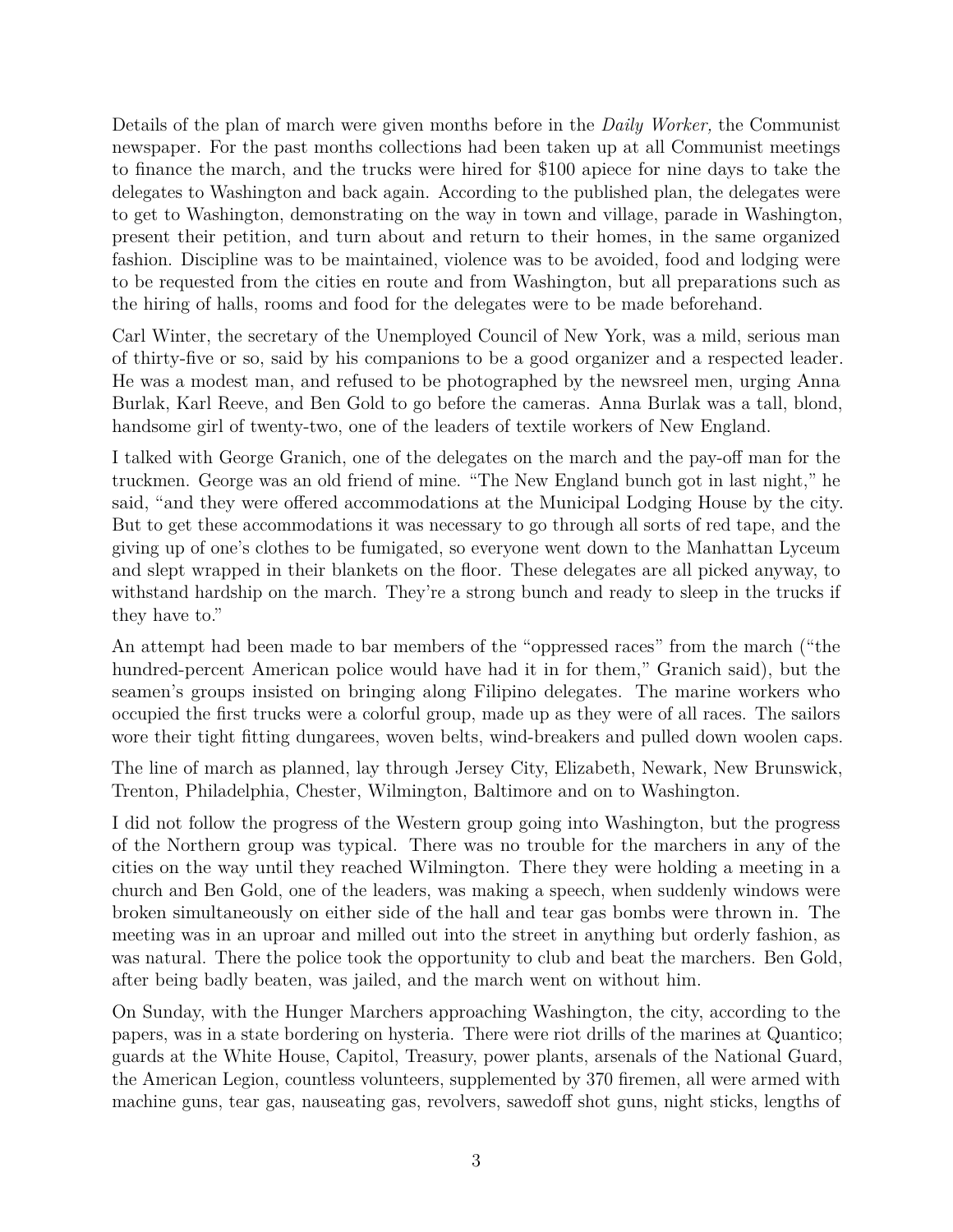rubber hose. The newspapers with scareheads and photographs of the radical "army" fanned flames of hostility, and of actual fear in the public.

When I went out with some newspaper men to meet the marchers and to visit their final encampment, I was struck by the fact that perhaps the most frightened of all were the newspaper men. They implored their editors to authorize the purchase of gas masks (thirty dollars apiece) and they kept a good distance away from the marchers, and with their eyes open for the best means of escape should anything happen.

In addition to the marchers, groups of liberals came to the city to give their moral support and to add their petitions to those of the 3,000 marchers. There were delegates from the League of Professional Groups which was formed before the national election to support the Communist candidates and which is now continuing its propaganda to support the Communist movement. Members of this delegation included Malcolm Cowley, one of the editors of the *New Republic*, Matthew Josephson, magazine writer and author of several biographies, James Rorty, poet, John Hermann, novelist and winner of a Scribner prize, Michael Gold, writer for the *Daily Worker*, Charles Rumford Walker, former associate editor of the *Atlantic Monthly*, and others.

When the news came that the marchers were being held prisoners in the half-mile stretch of roadway, fifty feet wide, this group of liberals joined forces with the National Committee for the Defense of Political Prisoners to take legal action to free them. A writ of habeas corpus was taken out and an injunction asked against the city commissioners.

Various women's organizations, pacifist groups, the Fellowship of Reconciliation, Quakers, and others protested against the ludicrous and uncalled-for show of force. There were no Catholic groups protesting.

Only one paper in Washington, the Scripps-Howard *Daily News,* gave a calm, unhysterical account of the situation. It suggested editorially that the marchers were within their rights in wishing to present their petition and that such imprisonment of the marchers and show of force were both unnecessary and unconstitutional.

The other papers screamed of the "mad fanaticism" of the marchers, "fanned to wild fury by the inflammatory speeches of the leaders." *The Star* spoke of razor blades secreted in the shoes of the marchers which could, if kicked with properly, sever arteries of the police. They hinted "they may be armed." And they went on in this way through edition after edition, Sunday and all day Monday.

Then on Tuesday morning it was announced that the marchers were to parade and to leave that night. And so, after this permission to parade had been refused steadily before and since their entry into Washington, they did parade, just as they had set out to do, just as the campaign had been mapped out for them in the *Daily Worker* a month before. The plan was delayed, but not defeated.

The papers did their best to make a riot out of it and failed. They merely presented to public view the Communist leaders who could carry through successfully a planned and disciplined demonstration. And the Washingtonians who lined the streets by the thousands to watch the procession, laughed tolerantly at the songs and slogans, and said admiringly, "They sure have got gumption, standing up against the police that way."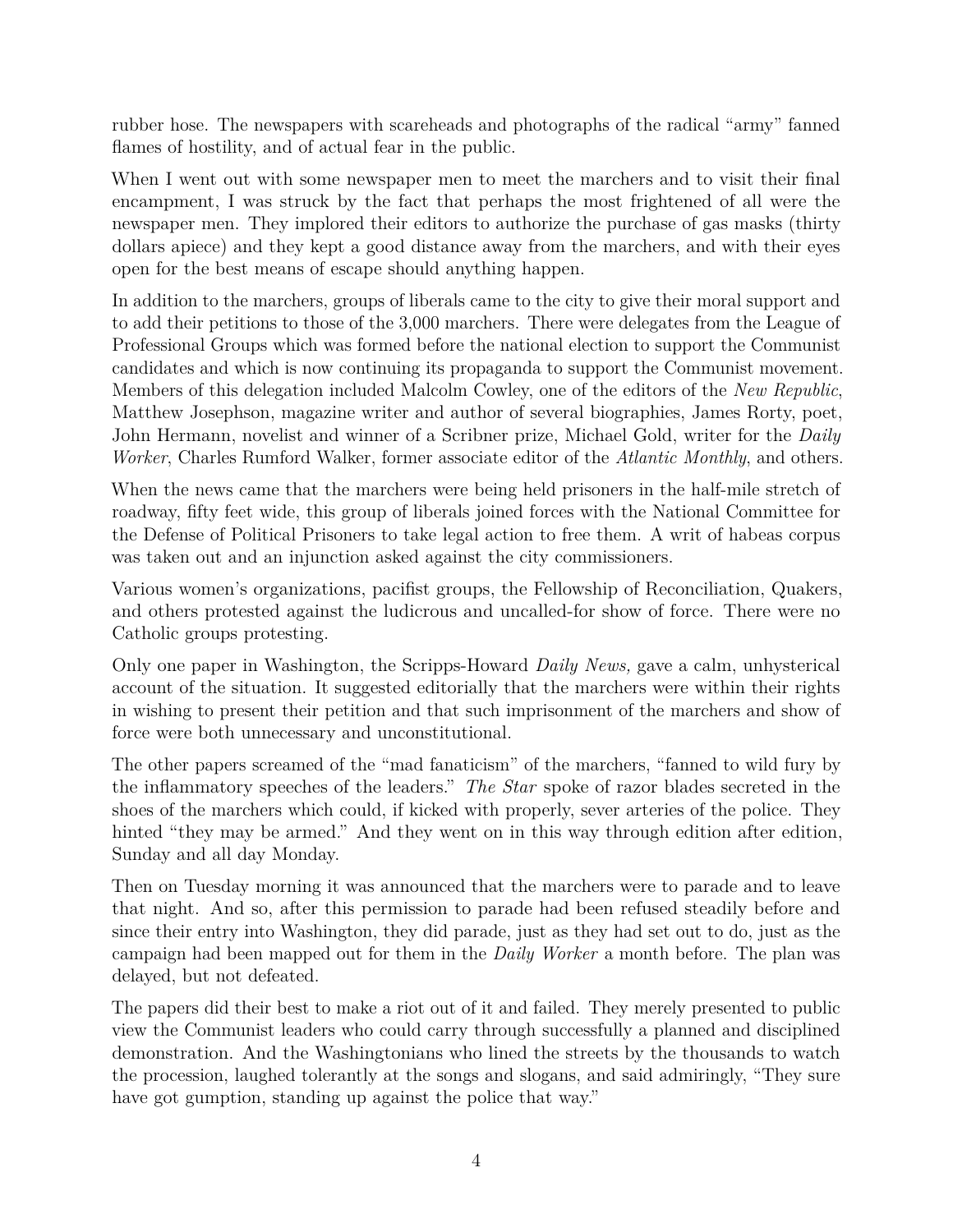I watched that ragged horde and thought to myself, "These are Christ's poor. He was one of them. He was a man like other men, and He chose His friends amongst the ordinary workers. These men feel they have been betrayed by Christianity. Men are not Christian today. If they were, this sight would not be possible. Far dearer in the sight of God perhaps are these hungry ragged ones, than all those smug, well-fed Christians who sit in their homes, cowering in fear of the Communist menace."

I felt that they were my people, that I was part of them. I had worked for them and with them in the past, and now I was a Catholic and so could not be a Communist. I could not join this united front of protest and I wanted to.

The feast of the Immaculate Conception was the next day and I went out to the National Shrine and assisted at solemn high Mass there. And the prayer that I offered up was that some way would be shown me, some way would be opened up for me to work for the poor and the oppressed.

When I got back to New York, Peter Maurin was at the house waiting for me.

He had come in a few days before and had met my brother and sister-in-law with whom I was living. John was working nights on one of the Hearst papers and Tessa was going to have a baby. John did not earn very much so they had moved in with me.

It was a tenement apartment, four rooms deep and there was a yard in back. There were peach trees and fig trees in the yard, planted by Italian tenants. Privet hedges lined the fences and hid their bleak ugliness. In the summer half the yard was fenced in to protect the beds of petunias that scattered their fragrance even there between the canyons of buildings. Both on the Fourteenth Street and Fifteenth Street side, the buildings were five and six stories high. Next door and down the block the gardens were the same, and the Italians used to sit and smoke their pipes under the stunted trees at night.

We were on the first floor and in the basement below was a barber shop with an organ in the rear where the Italian barber used to play sad tunes at night when his work was finished. Germans and Italians lived next door and upstairs.

I slept in the noisy front room, noisy because people came in all night and slammed the outside door and stamped up and down the bare steps. The milkman started the noise again at four in the morning. But one gets used to these things.

In the second room my daughter Teresa slept. Teresa was six. There was just room there for a bed and dresser. It was also a passage to the next room, which was in turn a passage to the kitchen. John and Tessa slept in the room next to the kitchen. The kitchen was also our sitting room, library and dining room, but we were not as crowded as most of our neighbors. We had to heat the place with gas. The front room was a north room, and cold. The kitchen was heated by the cooking and by the gas oven, an expensive form of heat (the poor are always extravagant) and it was a south, sunny room, so we lived in it all winter, only using the bedrooms for sleeping purposes.

Tessa and John were twenty-one and twenty-two years old then. They were happy and carefree and didn't mind being crowded and having lots of company. And Tessa was Spanish.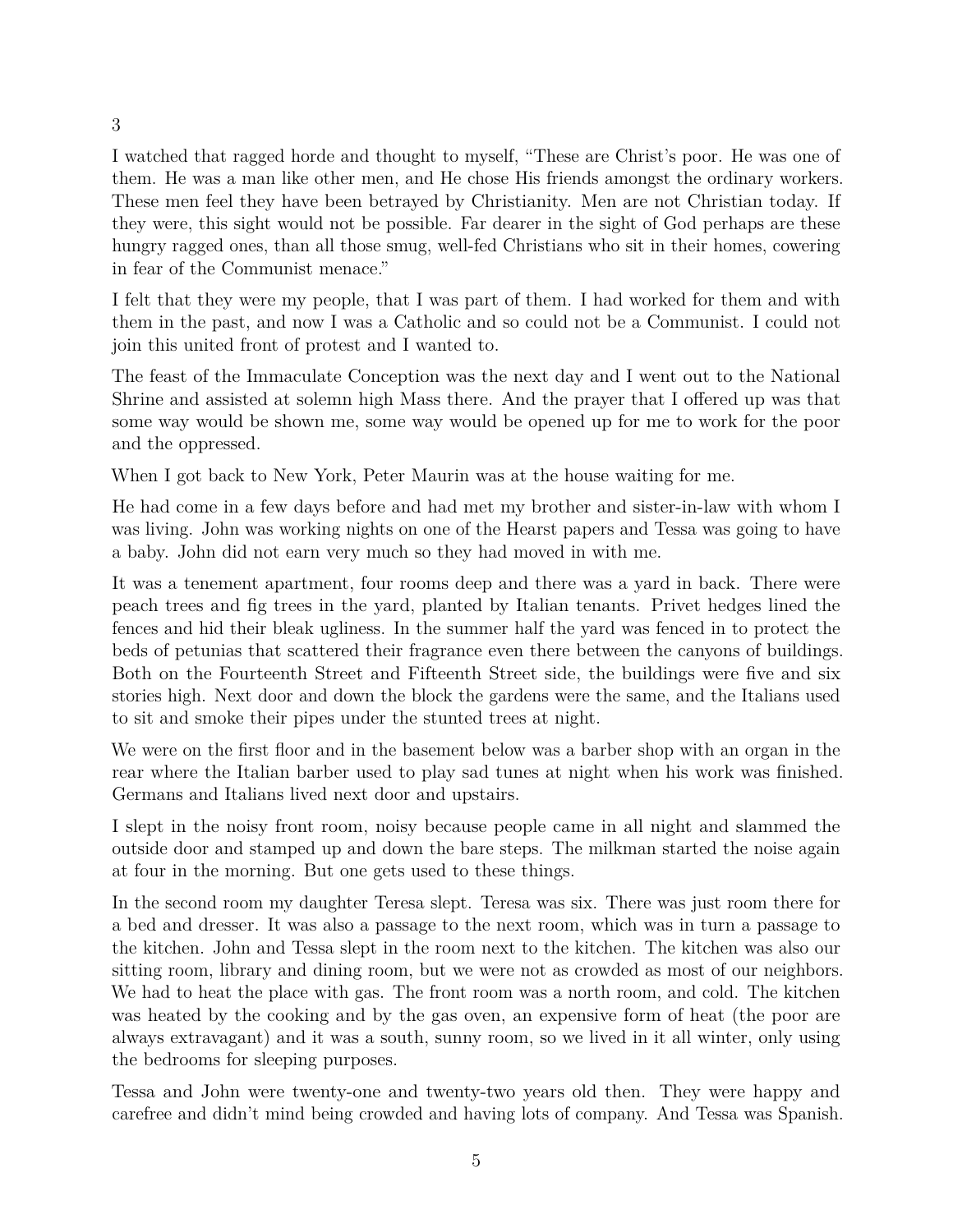It was because she was Spanish and hospitable that she welcomed Peter when he came. John is more reserved.

They often talk of that first night Peter Maurin walked in. He was wearing a khaki shirt and shabby stained pants and an overcoat, the pockets of which were crammed with books and papers. When he started looking for something, he pulled glasses out of his pocket (glasses which he bought along the Bowery for thirty cents and which magnified) and perched them half-way down his nose. For a year or so he wore a pair which had one ear-piece missing so they sagged on one side of his face.

On this night however, he did not stop to look for papers. He came in brusquely and wanted to know where I was. Hearing that I would be back in a day or so, he started indoctrinating Tessa.

Holding out one finger, from a position of vantage in the middle of the floor he began reciting his phrased essays, enunciating them so that one could almost see them clear and black against a page.

"People go to Washington, asking the Federal Government to solve their economic problems. But the Federal Government was never meant to solve men's economic problems. Thomas Jefferson says, 'The less government there is the better it is.' If the less government there is, the better it is, the best kind of government is self-government. If the best kind of government is self-government, then the best kind of organization is self-organization. When the organizers try to organize the unorganized, they often do it for the benefit of the organizers. The organizers don't organize themselves. And when the organizers don't organize themselves, nobody organizes himself. And when nobody organizes himself, nothing is organized."

Tessa was making supper, trying to find John's tie, and being hospitable and listening with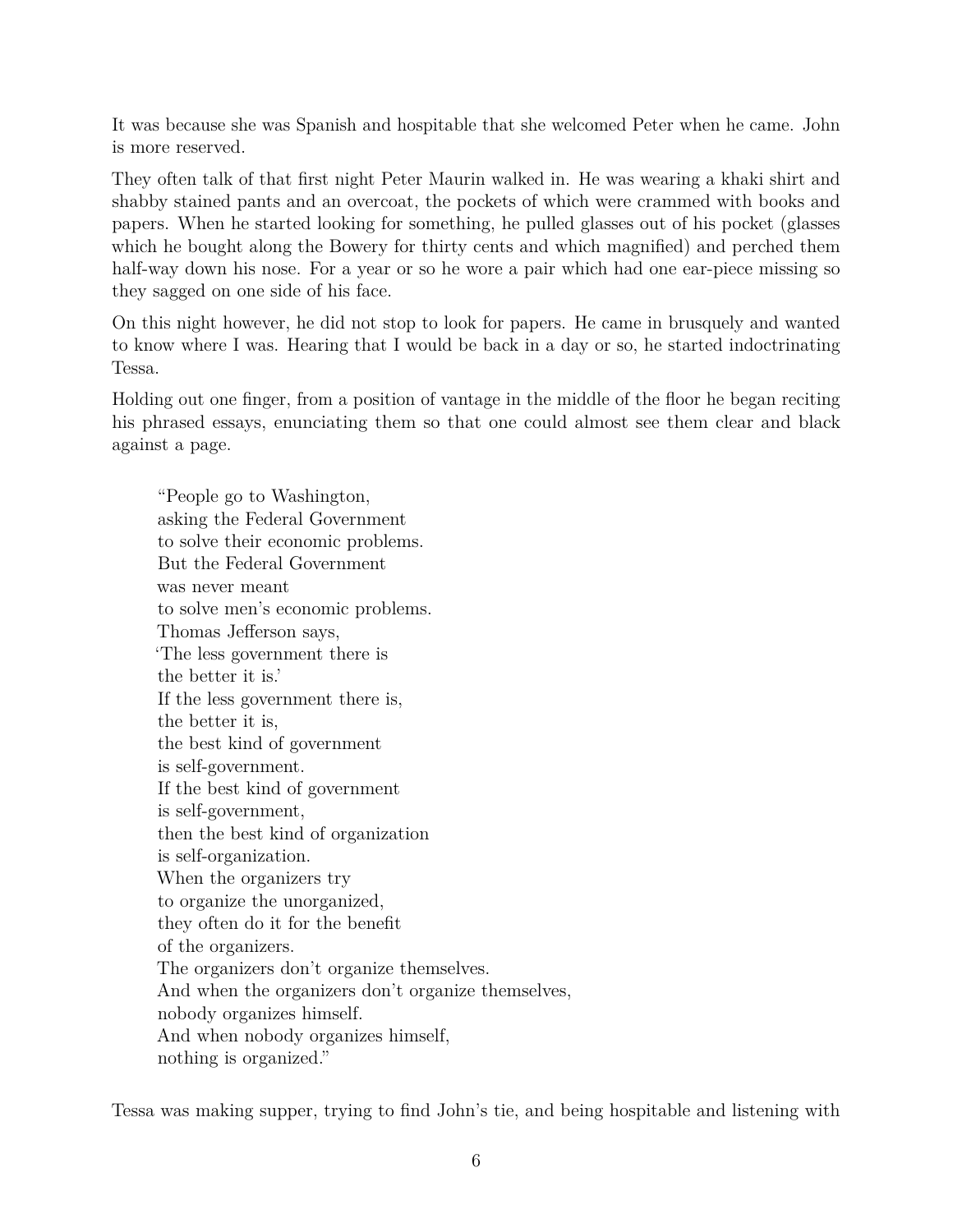one ear. This probably sounded anarchistic to her, caught in passing as it were, but her father is an anarchist so she felt quite at home with Peter. Tessa herself was a Communist.

Peter spoke and still speaks with a strong accent, but Tessa also was used to accents. Peter came from Languedoc near the border of Spain twenty-five years ago. Even his type was familiar to her, short and sturdy, shoulders broad and powerful, features hewed as though out of rock.

John confessed afterward that he thought of an anarchist friend, truly unbalanced, whom I tried to avoid and said that if he had been home alone he would not have told Peter that I would be back in a few days.

But nothing could have kept Peter from finding me, once he had made up his mind. He had read some articles I had written in the *Sign* and the *Commonweal* and had determined that I should start on his program of social reconstruction.

If I had not said those prayers down in Washington if I had not been reading the lives of the saints, canonized and as yet uncanonized, St. John Bosco and Rose Hawthorne for instance–I probably would have listened, but continued to write rather than act.

4

It has taken us years to pry Peter's story from him. He deals with ideas and considers personalities unimportant, and it has only been little by little and day by day that we have gained a knowledge of his background. He was born in a small village in the southern part of France, and his own mother died when he was nine years old. His father married again and there were twenty-three children in the family. Every now and then Peter tells us about the communal aspects of life in a little village; the bake-oven which all the villagers used; the flour mill. They had a big stone house and the sheep were housed on the first floor and the family on the second. When Peter was a young man he became a cocoa salesman travelling all over France. Finally, he reached Paris where he associated with the radicals of the day and continued his studies. He first came to Canada as a homesteader, but when his partner was killed in a hunting accident he gave it up and began wandering around the country doing whatever work came to hand. He has worked in steel mills, coal mines, lumber camps, on railroads. He has dug ditches and sewers, and worked as janitor in city tenements. He has taught French, and has always continued studying. Always he was an agitator, speaking on street corners and in public squares, indoctrinating the men with whom he came in contact in lodging houses, coffee shops and along the wayside.

"We must study history," he says, "in order to find out why things are as they are. In the light of history we should so work today that things will be different in the future." journalists, he believes, should not merely report history, but make history by influencing the time in which they write. In other words they should be propagandists and agitators as he himself has always been. He started to write, he says, because he could not get enough people to listen to him, and his writing was influenced, technically at least, by the Works of Charles Peguy who also wrote in short phrased lines. St. Augustine had used this technique in writing his meditations, finding it a help to break up the sentences into phrases that catch the eye.

Peter always had sheaves of these writings in his pockets, and he began visiting the offices of Catholic papers and magazines trying to get them printed. At times he mimeographed copies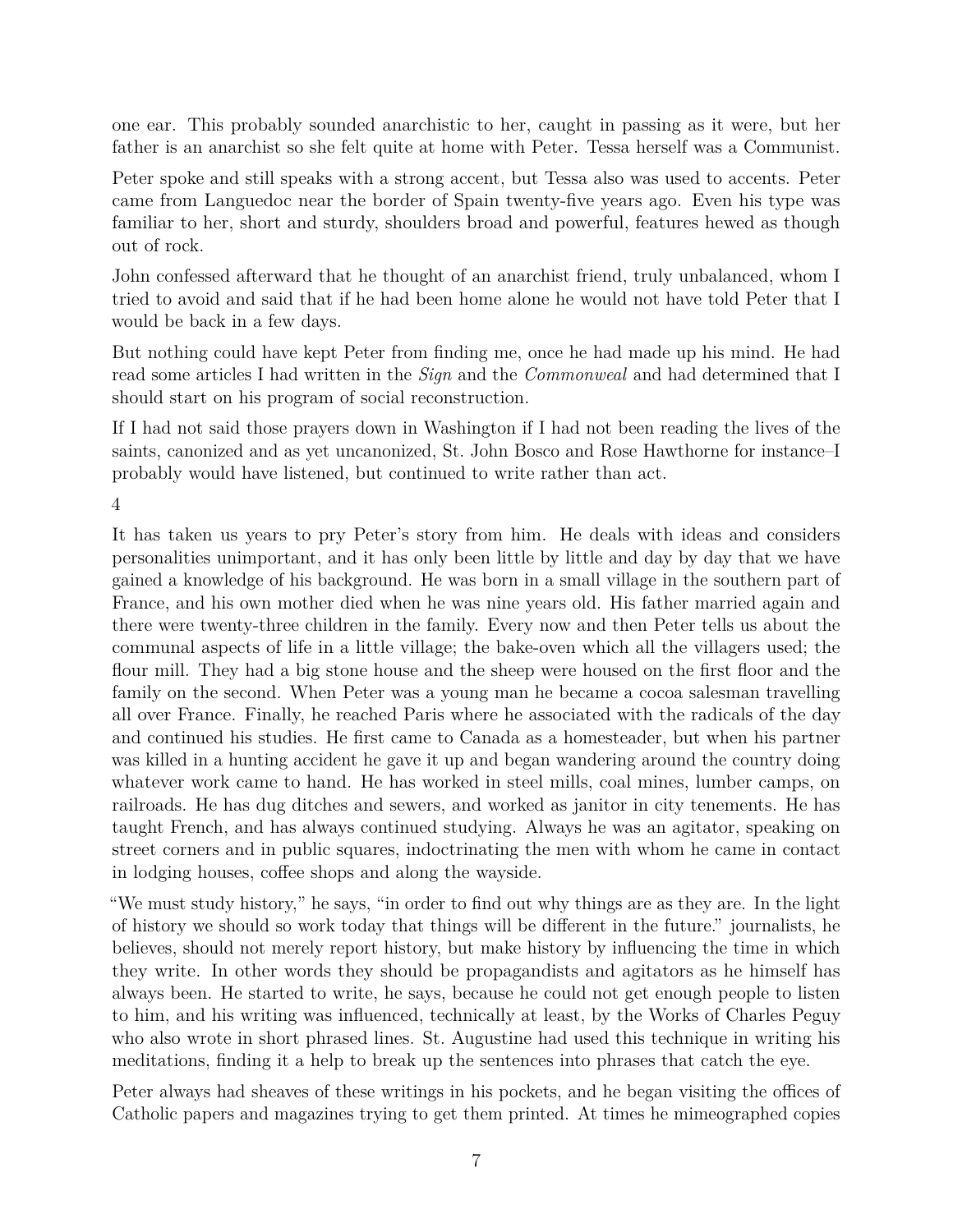of his work and distributed them himself. Always he emphasized voluntary poverty and the works of mercy as the techniques by which the masses could be reached, and he lived as he taught. He has the simplicity of a saint or a genius, believing that everyone is interested in what he has to teach, believing that everyone will play his part in the lay apostolate.

He was living at that time in Uncle Sam's hotel down on the Bowery where he paid fifty cents a night for his room. Today, as he travels all over the country, speaking at colleges and seminaries, he still lives in flop houses, sleeps in bus stations, and eats in dingy lunchrooms on the "Skid Rows" of the country. He possesses only the clothes that he wears and the books that he has in his pocket. He has no desk at which to write, no office–in fact, no home except the Catholic Worker Houses of Hospitality throughout the country. He is the most completely detached person that it has ever been my privilege to meet.

When we met he had been working in a boys' camp up near Mount Tremper, New York, for four years, cutting ice in winter, quarrying rock, and doing odd jobs about the camp. He was working without pay but when he came to New York, Father Scully, who had charge of the camp, gave him a dollar a day to live on. After weeks of stimulating discussion around Union Square he would go back to the camp to continue his studying and his writing. These years seem to me to have been years of preparation for the work that he is doing today. He had drawn up a program of action which was simple and comprehensive. He feels it is not enough merely to bring the workers propaganda by way of a newspaper, pamphlets, and leaflets. One must combine this with the direct action of the works of mercy: feeding the hungry, clothing the naked, sheltering the homeless, in order that one may instruct the ignorant, counsel the doubtful, and comfort the afflicted. The corporal and the spiritual works, according to Peter, must go hand in hand, and getting out the *Catholic Worker* and distributing literature were to Peter performing spiritual works of mercy.

In order to carry on this work, he said, we needed hospices such as they had in the Middle Ages, and he always referred to these hospices as "Houses of Hospitality." In regard to this he wrote the following in an early issue of the paper:

THE DUTY OF HOSPITALITY

People who are in need and are not afraid to beg give to people not in need the occasion to do good for goodness' sake. Modern society calls the beggar bum and panhandler and gives him the bum's rush. But the Greeks used to say that people in need are the ambassadors of the gods. Although you may be called bums and panhandlers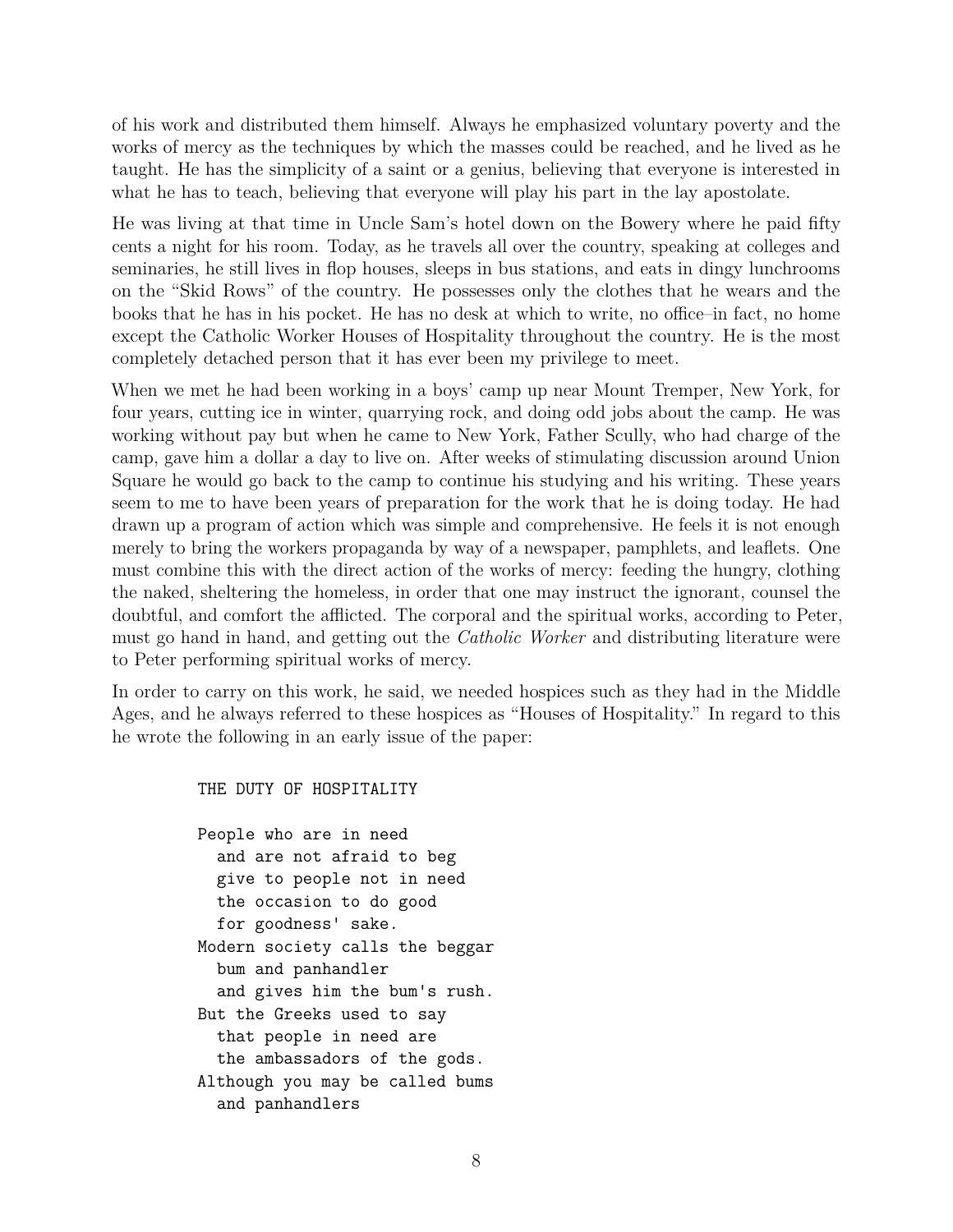You are in fact the Ambassadors of God. As God's Ambassadors you should be given food, clothing and shelter by those who are able to give it. Mahometan teachers tell us that God commands hospitality. And hospitality is still practiced in Mahometan countries. But the duty of hospitality is neither taught nor practiced in Christian countries. THE MUNICIPAL LODGINGS That is why you who are in need are not invited to spend the night in the homes of the rich. There are guest rooms today in the homes of the rich but they are not for those who need them. And they are not for those who need them because those who need them are no longer considered the Ambassadors of God. So people no longer consider hospitality to the poor as a personal duty. And it does not disturb them a bit to send them to the city where they are given the hospitality of the "Muni" at the expense of the taxpayer. But the hospitality that the "Muni" gives to the down and out is no hospitality because what comes from the taxpayer's pocketbook does not come from his heart. BACK TO HOSPITALITY The Catholic unemployed should not be sent to the "Muni." The Catholic unemployed should be given hospitality in Catholic Houses of Hospitality. Catholic Houses of Hospitality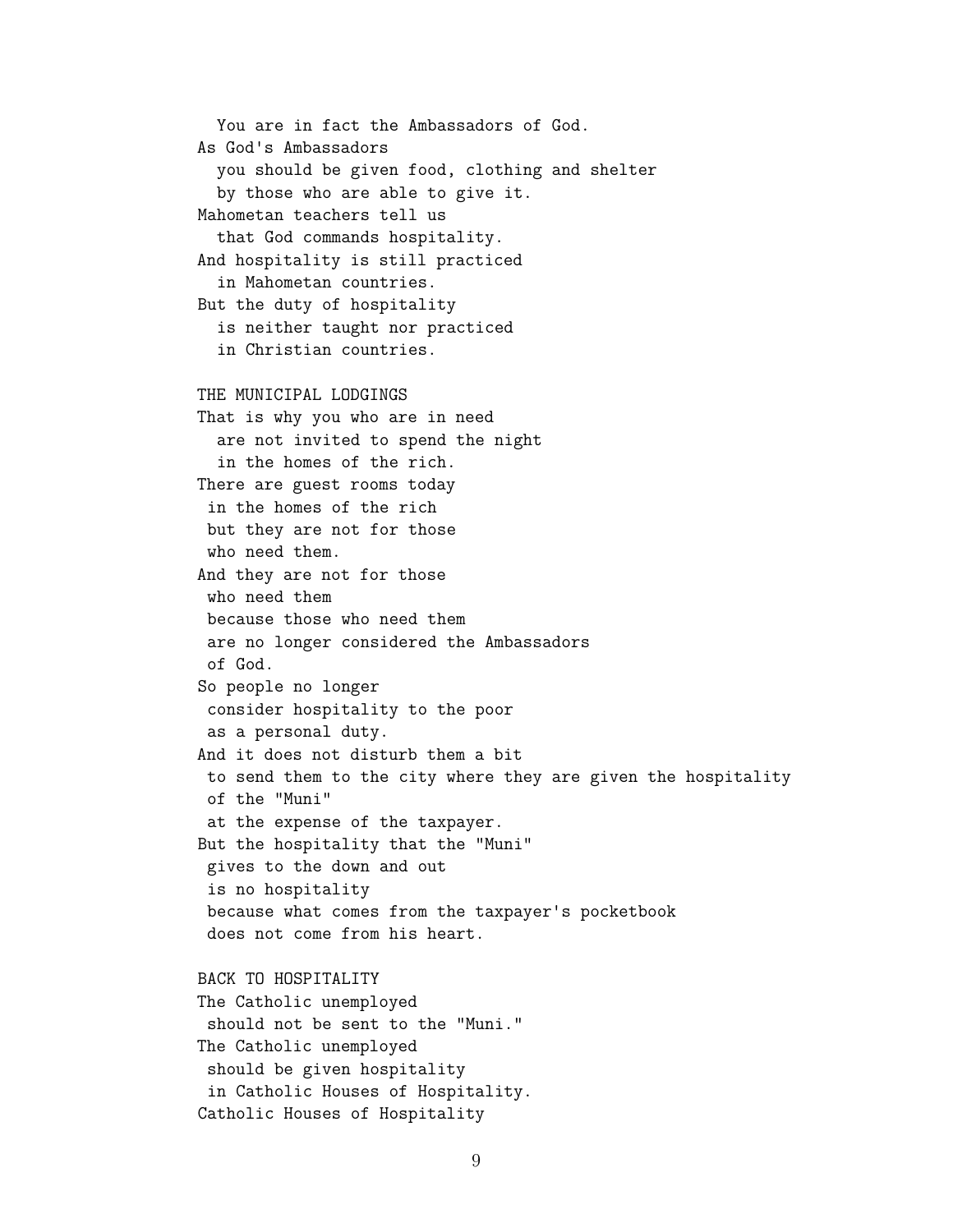are known in Europe under the name of Hospices. There have been Hospices in Europe since the time of Constantine. Hospices are free guest houses; hotels are paying guest houses. And paying guest houses or hotels are as plentiful as free guest houses or Hospices are scarce. So hospitality like everything else has been commercialized. So hospitality like everything else must now be idealized. HOUSES OF HOSPITALITY We need Houses of Hospitality

to give to the rich the opportunity to serve the poor. We need Houses of Hospitality to bring the Bishops to the people and the people to the Bishops. We need Houses of Hospitality to bring back to institutions the technique of institutions. We need Houses of Hospitality to show what idealism looks like when it is practiced. We need Houses of Hospitality to bring Social justice through Catholic Action exercised in Catholic Institutions.

#### HOSPICES

We read in the Catholic Encyclopedia that during the early ages of Christianity the hospice (or the House of Hospitality) was a shelter for the sick, the poor, the orphans, the old, the traveler and the needy of every kind. Originally the hospices (or Houses of Hospitality) were under the supervision of the bishops who designated priests to administer the spiritual and temporal affairs of these charitable instituti The fourteenth statute of the so-called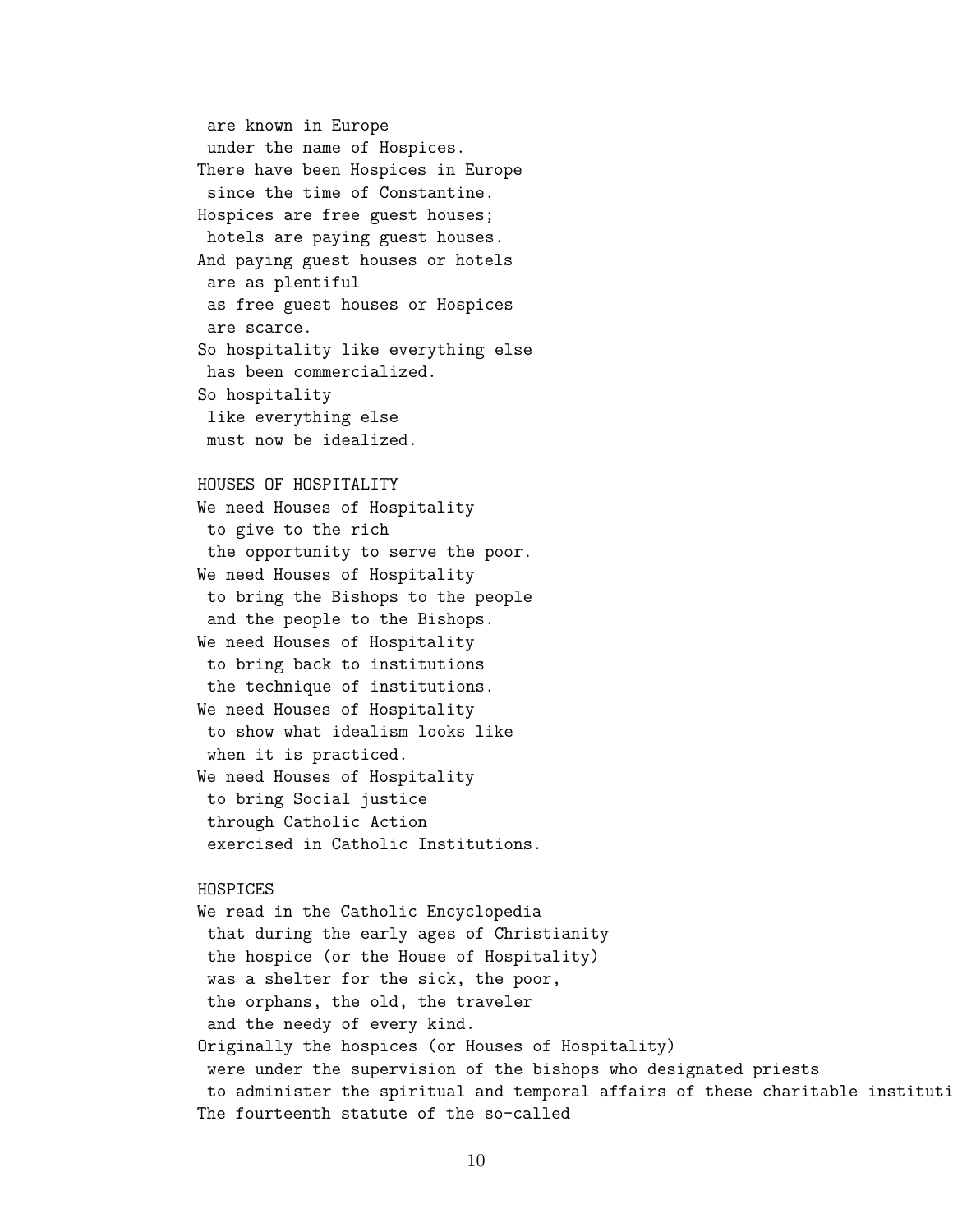Council of Carthage held about 436 enjoins upon the bishops to have hospices (or Houses of Hospitality) in connection with their churches. PARISH HOUSES OF HOSPITALITY Today we need Houses of Hospitality as much as they needed them then if not more so. We have Parish Houses for the priests Parish Houses for educational purposes Parish Houses for recreational purposes But no Parish Houses of Hospitality. Bossuet says that the poor are the first children of the Church so the poor should come first. People with homes should have a room of hospitality so as to give shelter to the needy members of the parish. The remaining needy members of the parish should be given shelter in a Parish Home. Furniture, clothing and food should be sent to the needy members of the Parish from the Parish House of Hospitality. We need Parish Homes as well as Parish Domes. In the new Cathedral of Liverpool there will be a Home as well as a Dome. HOUSES OF "CATHOLIC ACTION" Catholic Houses of Hospitality should be more than free guest houses for the Catholic unemployed. They could be vocational training schools including the training for the priesthood as Father Corbett proposes. They could be Catholic reading rooms as Father McSorley proposes. They could be Catholic Instruction Schools as Father Cornelius Hayes proposes. They could be Round-Table Discussion Groups as Peter Maurin proposes.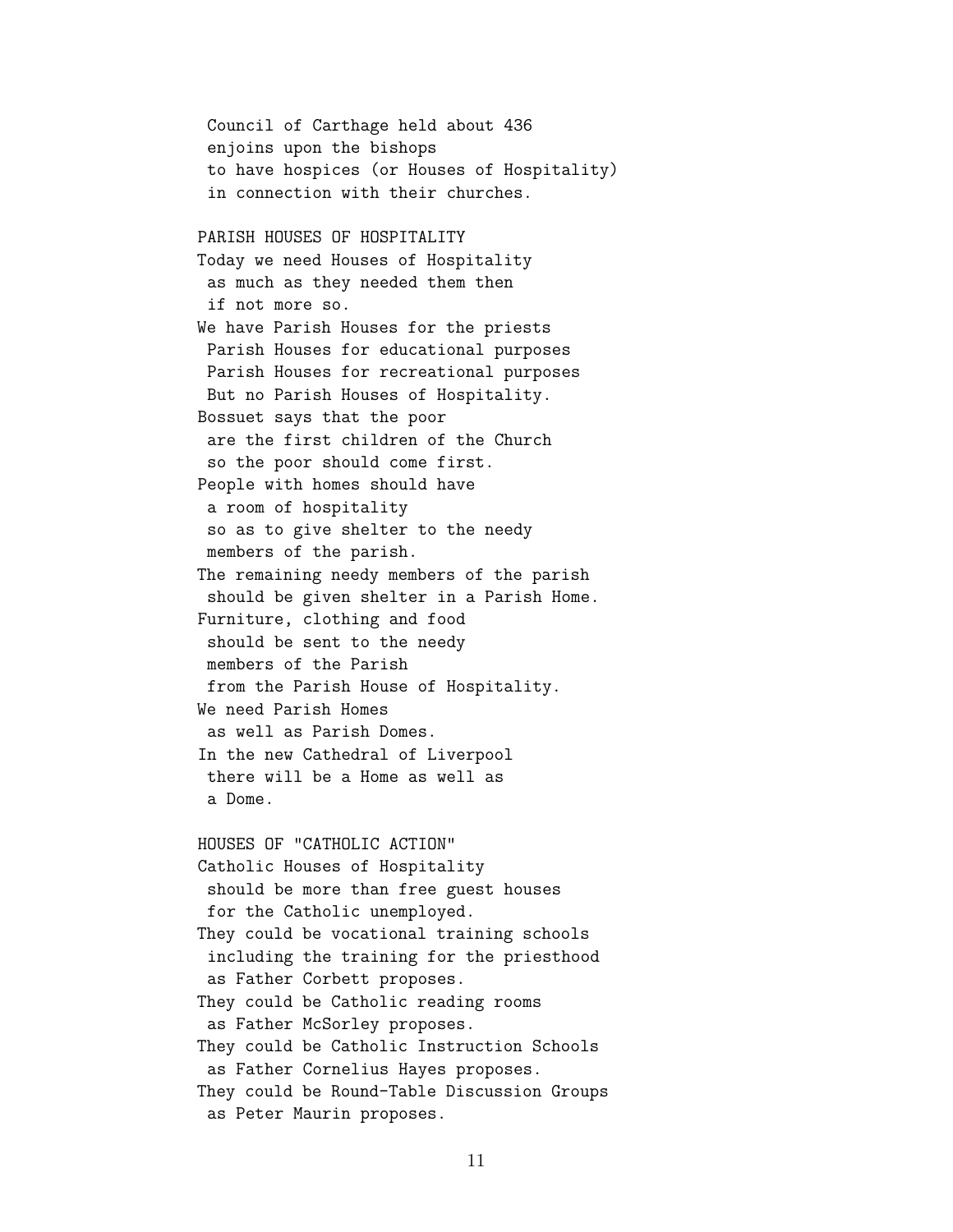```
In a word, they could be
Catholic Action Houses
where Catholic Thought
is combined with Catholic Action.
```
5

But while Peter read aloud his inspired lines on hospitality we had as yet no office. I had worked on the first issue of the paper at the kitchen table after supper, at the library, sitting in the park in the afternoon with Teresa.

Peter's idea of hospices seemed a simple and logical one to me, hospices such as they had in the Middle Ages for the poor and the wayfarer and which we certainly very much needed today. But I liked even better his talks about personal responsibility. He quoted St. Jerome, that every house should have a "Christ's room" for our brother who was in need. That "the coat which hangs in one's closet belongs to the poor." Living in tenements as I had for years I had found many of the poorest practicing these teachings.

I was familiar enough with the hospitality of the Communist, with the voluntary poverty of the Communist. At a meeting that very week of the farmers' delegation, coming back from Washington and going back to their homes in the Middle West and New England, the chairman had called upon the audience to provide hospitality for the delegates.

"Who has an empty bed in their homes?" he wanted to know. "Who will put up one of the comrades for the next few days?" And hundreds of hands were raised.

It was like the Christian gesture put forth by the *Daily Worker* during the seamen's strike two years ago when the editors called upon the readers to provide Christmas dinners to the strikers, and so many responded that two thousand were fed. In the old days many of my friends had hitch-hiked around the country organizing for unions and for Communist affiliates, and they were always put up in homes of the workers and shared their poverty with them.

If one worked for one's fellows it was obvious that one had to embrace voluntary poverty, though the Communist would not call it by that name. Even now when we talk of it in the *Catholic Worker* as an indispensable means to an end, they claim that we are trying to lower the standard of living of the masses.

But of course it was getting out a labor paper which caught my imagination, popularizing the teachings of the Church in regard to social matters, bringing to the man in the street a Christian solution of unemployment, a way of rebuilding the social order.

Peter brought up the idea of the paper the first time I met him and he kept harping on it, day after day. He told me I needed a Catholic background, and he came day after day with books and papers and digests of articles which he either read aloud or left with me to read.

I was doing some research then on peace, for a women's club, and was in the library until three every afternoon. And every day when I got home I found Peter waiting to "indoctrinate" me. He stayed until ten when I insisted he had to go home. He followed Tessa and me around the house, indoctrinating. If we were getting supper, washing dishes, ironing clothes, or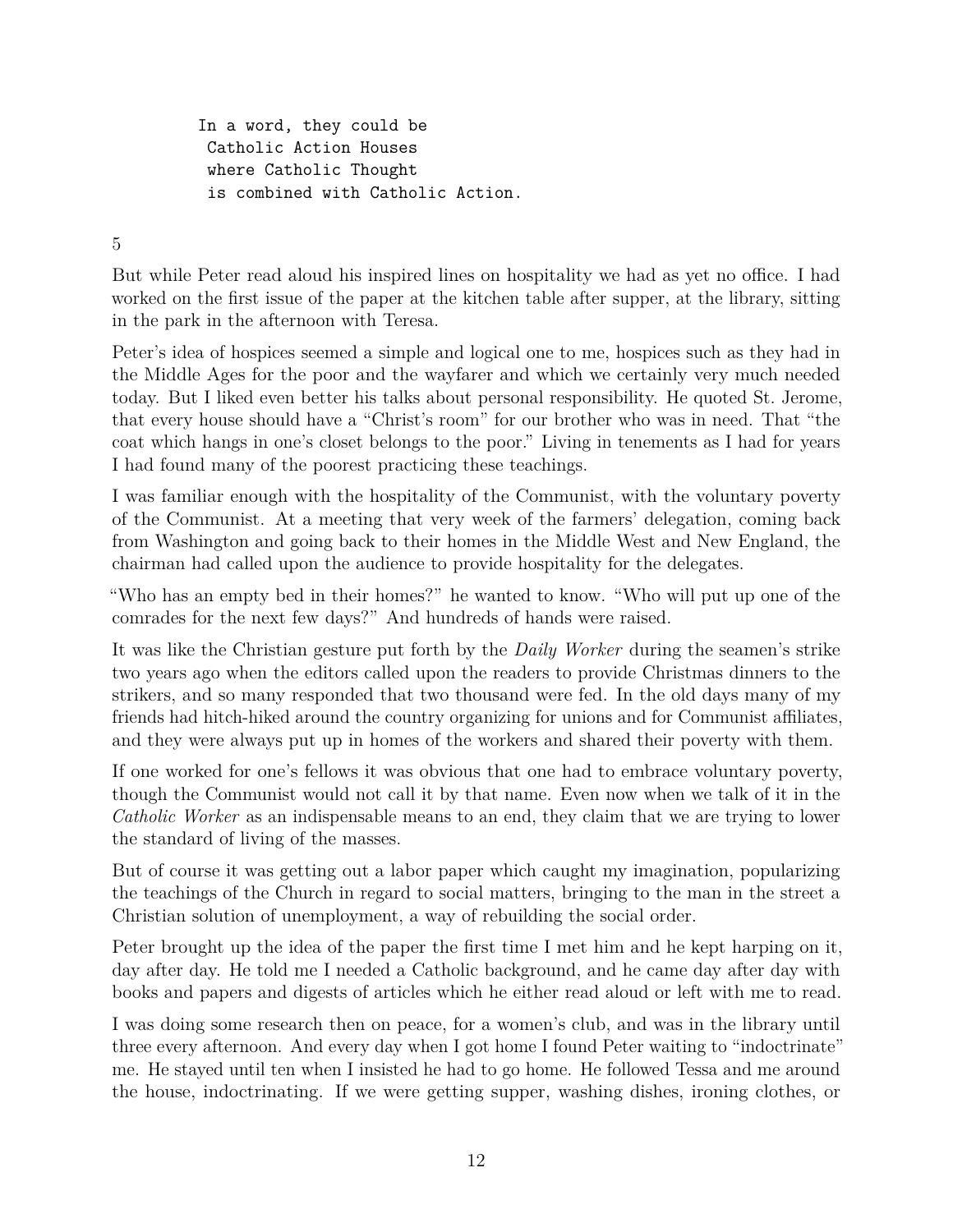washing them, he continued his conversations. If company came in he started over again from the beginning.

Teresa had measles that winter, and Peter followed the doctor around, commenting on the news of the day, hopefully looking for a stray apostle. He approached the plumber, the landlord when he came to collect the rent, the grocery clerk. When he had to stay away because so small a house had to be kept in peace and quiet during sickness, he spent his time at the Rand school, making a digest of Kropotkin's *Fields, Factories and Workshops* for me.

It was impossible to be with a person like Peter without sharing his simple faith that the Lord would provide what was necessary to do His work. Peter had counted on some priest to provide a mimeograph machine to get out the first issues of the paper, but nothing came of it. So I began planning a printed edition. It would cost only fifty-seven dollars to get Out 2,500 copies of an eight-page paper and I had some money coming in from articles. When I spoke of the work to Father Purcell, then editor of the *Sign,* he held up Father Ahearn of Newark for ten dollars and Sister Peter Claver for one dollar and handed me that. They were the first contributors to the work. Father McSorley, of the Paulists also helped by giving me work and advice.

Later that winter, Peter had to go up to the camp where he had been working for the past four years to put in some time cutting ice. He came down for a Catholic Industrial Conference which was held at the Astor in February but returned again for another few months. When the paper came out on May 1, 1933, he was still in the country.

The first issue was sold in Union Square on May Day. Two hundred thousand Communists and trade unionists paraded, gathered in the Square and dispersed all during that long hot day. A friendly priest sent a young convert, Joe Bennet, and two other young Catholics, to help sell copies. The two latter fled in short order. The sarcasm and questionings as to the place of a Catholic paper in Union Square was disconcerting. Joe, tall, gaunt and crippled, stayed throughout the day.

He is dead now, poor Joe, and he did not want to die. He was only twenty-four and he enjoyed every moment of living, enjoyed it seriously, with great earnestness. His faith was a tremendous thing to him and he wanted to do great things for God. But he had rheumatic fever and he suffered much, and his frail body could not stand the strain of his energetic desires. He worked with us for a time, later for Father Purcell in Alabama, and then two years ago, he came back to us to die.

That first issue took up the question of the cooperatives, of the Negro in labor, of the trade unions, of the unemployed. One of Peter's essays which caught all eyes, dealt with the dynamite of the Church.

> Albert J. Nock says, "The Catholic Church will have to do more than to play a waiting game: she will have to make use of some of the dynamite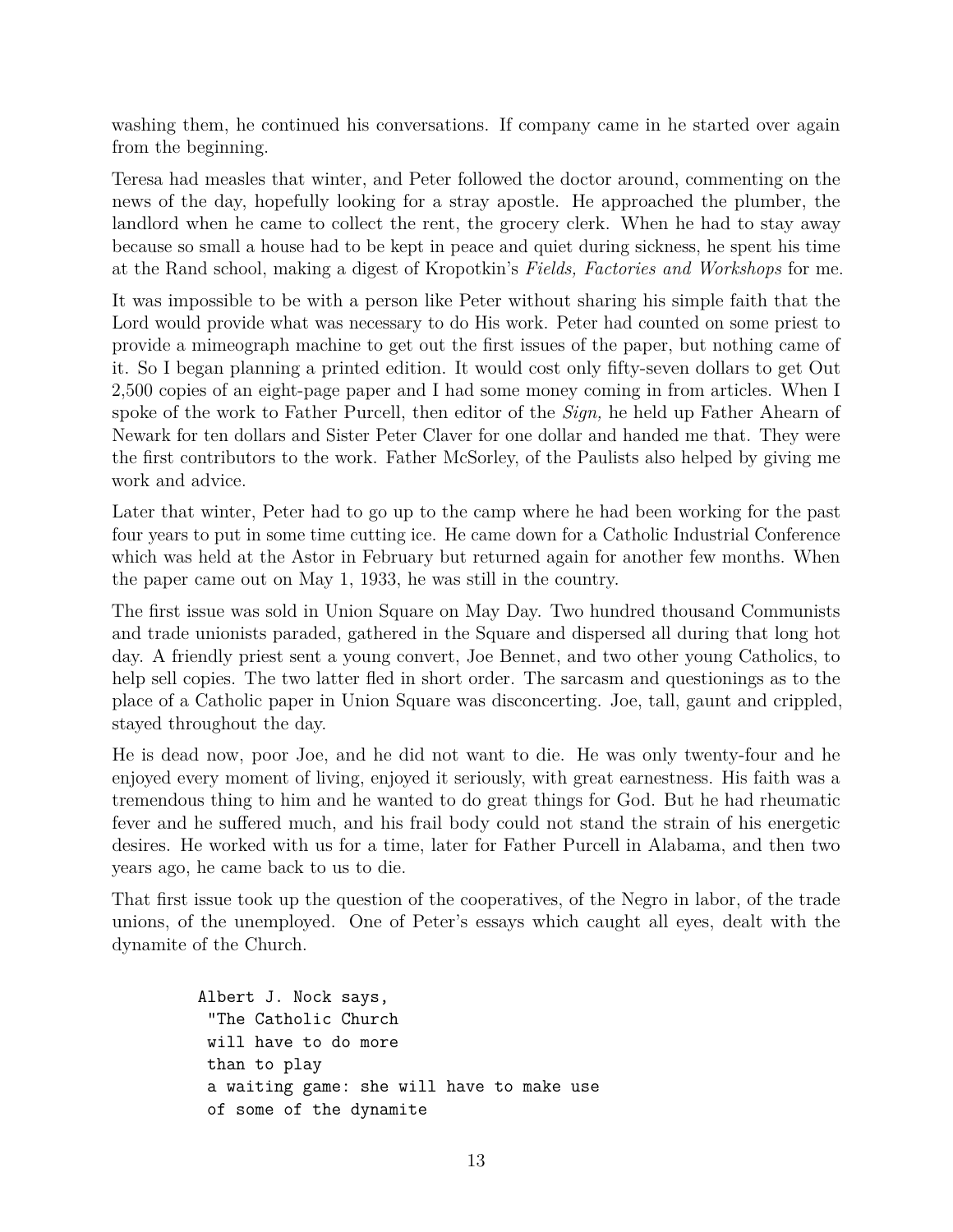inherent in her message." To blow the dynamite of a message, is the only way to make that message dynamic. Catholic scholars have taken the dynamite of the church; they have wrapped it up in nice phraseology, have placed it in an hermetically sealed container, placed the lid over the container, and sat on the lid. It is about time to take the lid off and to make the Catholic dynamite dynamic."

### 6

About this time my brother got a job as city editor of the Dobbs Ferry *Register* and moved there, so in a month or so I rented the store downstairs which the barber had vacated. At first, however, the first floor apartment was the office. The rent was twenty-five a month, too high for a heatless place. But there was always hot water and the house was clean. There were no desks, no files, no typewriters even, because I had sold mine to pay the second printing bill.

An expressman, a Communist, contributed the first furnishings in the way of an old desk and a filing cabinet. Someone else brought in an old typewriter. We let our wants be known in the columns of the paper and soon plenty of furniture began coming in. At times we were better furnished then than we are now. Often too people who had been evicted, who had lost their furniture and now were in a position to start housekeeping again, came to us in need of furniture and we were stripped bare again.

With the second issue of the paper, Dorothy Weston, who was only twenty-one, joined me. She had studied at Manhattanville, Fordham and Columbia, had a brilliant mind and was intensely interested in the work. Soon others came, a young Canadian, a New Englander, an unemployed real estate operator, a convert Jew, a Lithuanian boy of eighteen, a bookkeeper, a former policeman, an Armenian refugee, a German distributist, and we had an editorial force, a circulation department and a very active group of propagandists.

A pot of stew and a pot of coffee were kept going on the coal range in the kitchen and all who came in were fed. We worked from early morning until midnight.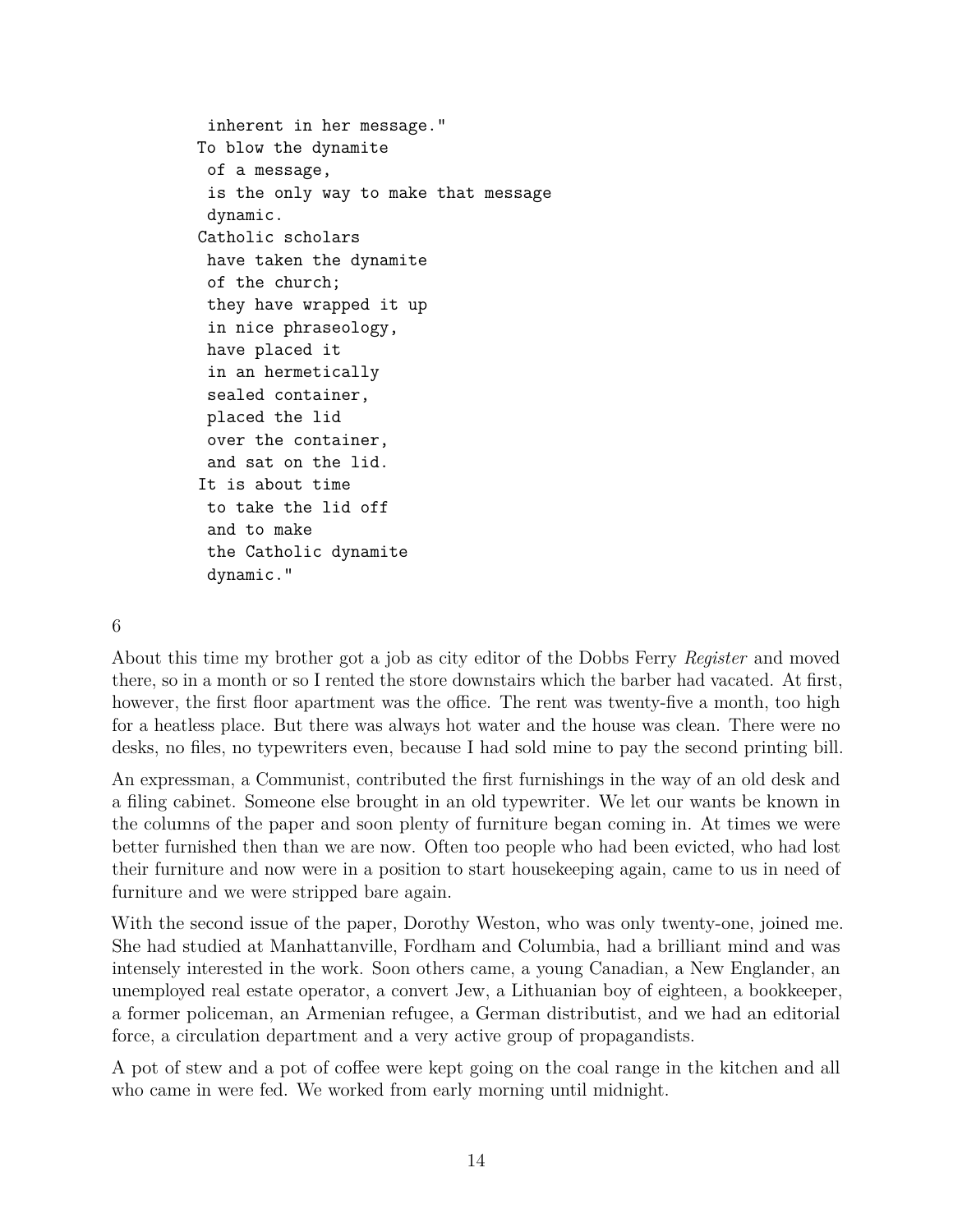Teresa and I slept in the middle room between the kitchen and the store. In the summer we could also move a typewriter into the back yard and write or receive callers out there.

Homes had to be found for the men–some had been sleeping in Central Park–so we rented an eight-dollar-a-month apartment near Tompkins Square, a rat-ridden place, heatless and filthy, abandoned even by slum dwellers.

The paper's circulation increased from 2,500 to 20,000 in six months, but since it is a monthly it was not the paper alone which kept us busy. Neighbors came in needing clothes and we had to go to friends and readers begging for them.

People were being evicted on all sides. We had to find other apartments, help get relief checks for them, borrow pushcarts and move them.

We cooked, cleaned, wrote, went out on demonstrations to distribute literature, got out mimeographed leaflets, answered a tremendous correspondence, entertained callers. Bishop O'Hara, Bishop Busch, Monsignor Ryan, Father Virgil Michel, Father Parsons, Father Benedict Bradley, Carleton Hayes, Parker Moon, Jacques Maritain, and many other visitors,– priests, laymen, seminarians, students, workers and scholars came to visit us day after day, even as they do now. They came to see what we were doing and they taught us much. Subscriptions came in from India, China, Italy, France, England, Germany, Africa, Australia, from countries all over the world. A *Catholic Worker* was published in England and another in Australia. The Canadian *Social Forum, The Christian Front, The Sower* (American), *The Right Spirit,* the Chicago *Catholic Worker,* these are more children.

By the time we had gotten out six issues of the paper the need to start a hospice for women made itself felt. With the seventh issue of the paper we announced its beginning. We called upon Saint Joseph to help us and we went to the curates of our parish, Father Seccor and Father Nicholas. They interested young working women who pledged their help. Among themselves they collected quarters to pay the rent. Girls who lived in unheated, cold-water flats gave their quarters to the extent of fifteen dollars. Ten dollars came from a priest and ten dollars more came from a husband, who, from the bedside of his dying wife, sent this donation as one he knew she would be glad to make for the opening of a home for unemployed women. It was really not a house that we were opening up, but an apartment in the neighborhood, steam-heated, with a good big bath and six large rooms, five of which could be used as bedrooms. One room was even large enough to contain four beds. The rent was fifty dollars a month. The kitchen was large enough to be used as a small sitting room.

In the seventh issue of the paper we announced the opening and wrote:

"So far three beds are all that have been obtained although fifteen are needed. We also have four blankets, two of them donated by a woman the members of whose family are unemployed, save for one son who is working for ten dollars a week. She washed the blankets herself and sent them down to the office with prayers for the success of the new venture. Another woman, unable to afford to buy things herself, canvassed among her friends until she found one who voluntarily bought ten sheets and pillow slips. Another one of our readers sent in two sheets, another sent curtains and a blanket, and she is the mother of a large family and could well use them herself.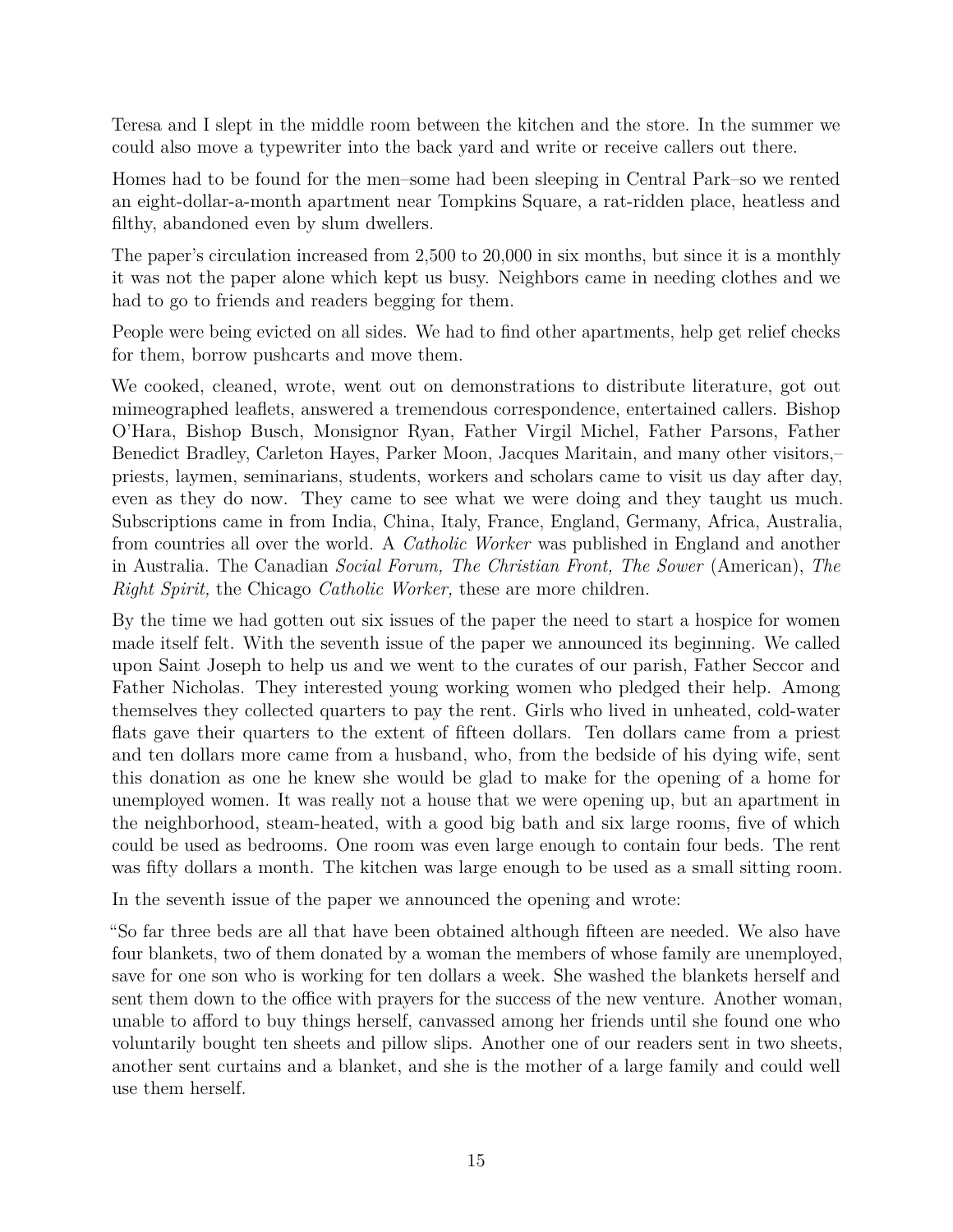"The winter is on us and we can wait no longer. Even without furniture we have opened the doors. We will borrow blankets for the time being and use those of the editors. They can roll themselves in coats and newspapers, which are said to be very warm, though we are sure they are also very noisy. However, we hug to ourselves the assurance that all these things, such as blankets, will be added unto us, so we are not dismayed. Come to think of it, there are two rugs on the *Catholic Worker* floor which, if energetically beaten out, will serve as covers.

"Christ's first bed was of straw."

7

A year later we moved to an eleven-room house on Charles Street, where the women occupied the third floor, the men the second, and the offices the first. The dining room and kitchen were in the basement, the only warm part of this cold house which had no furnace and had to be heated room by room. A year after that we were offered the use of an old rear tenement house on Mott Street and here we are today.

Throughout the country there are twenty-three hospices, each one now accommodating anywhere from a few people to one hundred and fifty. There are "cells" made up of interested readers who are personally practicing voluntary poverty and the works of mercy. There are bread lines run at many of the houses so that now about five thousand a day are fed. In New York City over a thousand come every morning to breakfast.

We have fed workers during strikes. We have been out on picket lines. We have spoken at meetings all over the country to workers, unemployed, unorganized and organized, to students, professors, seminarians, priests and lay people. Through these contacts we have reached thousands more who have become lay apostles.

And now there are four farming communes, which are a step towards clarifying Peter's fourth step in his four point program–labor papers, round-table discussions, houses of hospitality, and farming communes. As Peter says there is no unemployment on the land. As St. Thomas said, "A certain amount of goods is necessary for a man to lead a good life." On the land there is a possibility of ownership. There is the possibility for a man to raise his own food. There is room for the family on the land. In our endeavor to de-proletarianize the worker, as Pius XI advised in his encyclical *Forty Years After,* we have advocated not only de-centralized industry, cooperatives, the ownership by the workers of the means of production, but also, the land movement.

The following pages are jottings written down during journeys, notes kept for my own comfort, information, clarification, or publication. They are random notes published now while we are in the midst of the work, in the heart of the conflict.

At any time the work is likely to be interrupted by visitors. Often I have written only a few paragraphs, or a few pages, only to be called away to deal with some problem of human misery.

Some will think, perhaps, that it is premature to present this sketchy material on the movement that the *Catholic Worker* has become to our friends and readers; but on the other hand, it may be a very useful volume to those thousands who wish to know more about the work we are doing in the lay apostolate. A great many of these notes were not written for